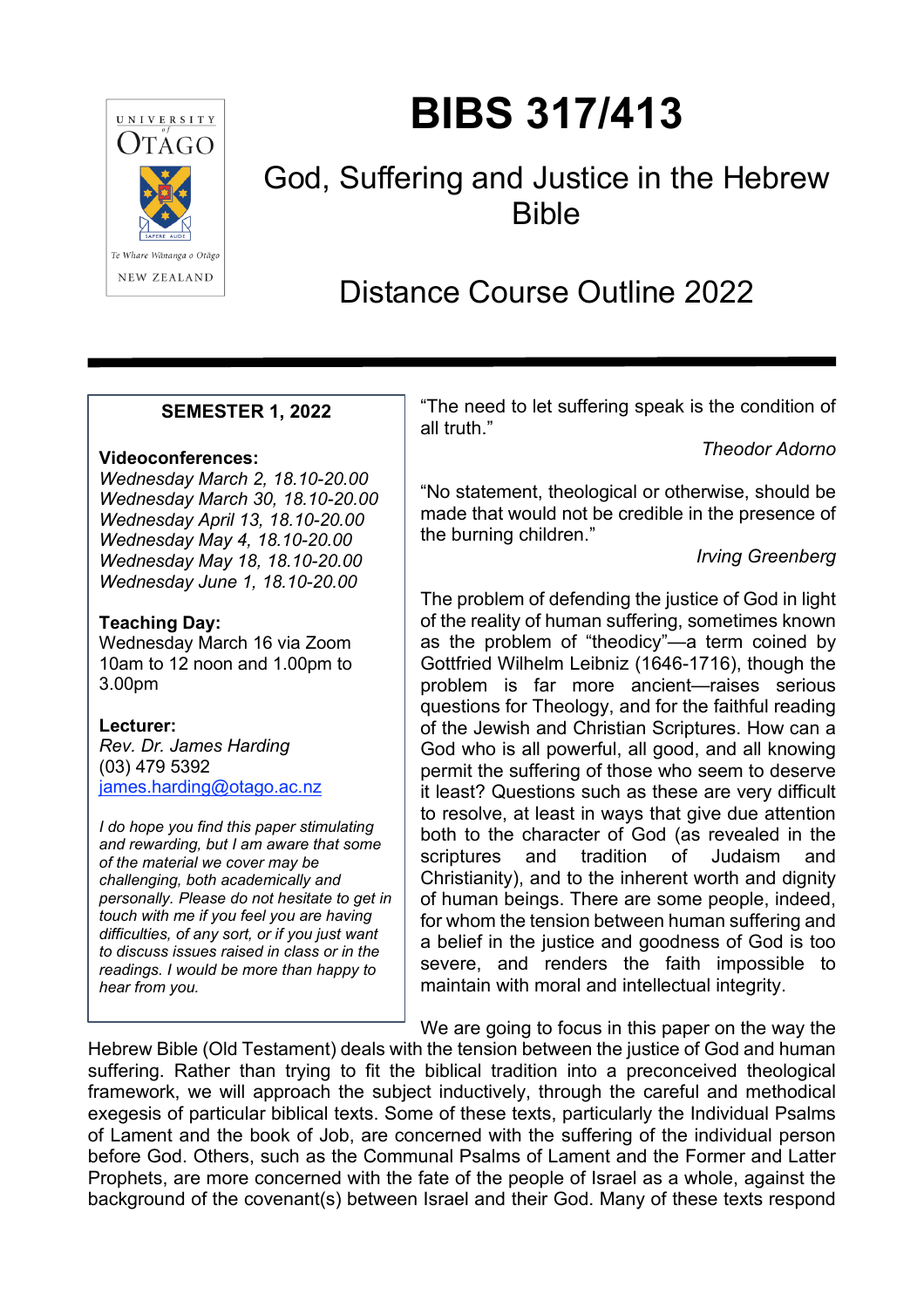theologically to catastrophes in the historical life of ancient Israel and Judah, such as the demise of Jerusalem and its Temple in 588-586 BCE and 70 CE. We will pay special attention to what is sometimes called the protest tradition, which accounts for some aspects of the Psalms and Job, as well as an important dimension of the prophetic literature.

It is not absolutely necessary to be able to read the texts in the ancient languages (Hebrew, Aramaic, Greek, and Syriac) in which they were written, because they will all be studied in English translation. However, "there are now such abundant aids to the study of these languages that the biblical scholar, who by neglecting them would deprive himself of access to the original texts, could in no wise escape the stigma of levity and sloth" (*[Divino afflante](http://www.vatican.va/content/pius-xii/en/encyclicals/documents/hf_p-xii_enc_30091943_divino-afflante-spiritu.html)  [spiritu](http://www.vatican.va/content/pius-xii/en/encyclicals/documents/hf_p-xii_enc_30091943_divino-afflante-spiritu.html)* §15). Courses in Hebrew and Greek are offered annually in the Theology programme.

### **LEARNING OUTCOMES**

#### BIBS317

At the end of this course students will:

- be familiar with the major traditions in the Old Testament (Hebrew Bible) to do with human suffering;
- be familiar with the major perspectives on divine and human justice in the Hebrew Bible and early Jewish literature;
- understand how early Jewish reflection on the problem of divine justice developed through time, from the fall of Jerusalem 588-586 BCE to the aftermath of the fall of Jerusalem in 70 CE;
- be familiar with the significance of the biblical tradition of protest, in the context of the wider biblical witness to the character of God and the role of the prophet;
- have completed two written assignments, including an essay on divine justice in the Hebrew Bible and an exegesis of one biblical text relevant to this theme, in addition to a 3-hour final examination.

#### BIBS413

- have a deep understanding of the major traditions in the Old Testament (Hebrew Bible) to do with human suffering;
- be able to compare and contrast the major perspectives on divine and human justice in the Hebrew Bible and early Jewish literature;
- be able to explain how early Jewish reflection on the problem of divine justice developed through time, from the fall of Jerusalem 588-586 BCE to the aftermath of the fall of Jerusalem in 70 CE;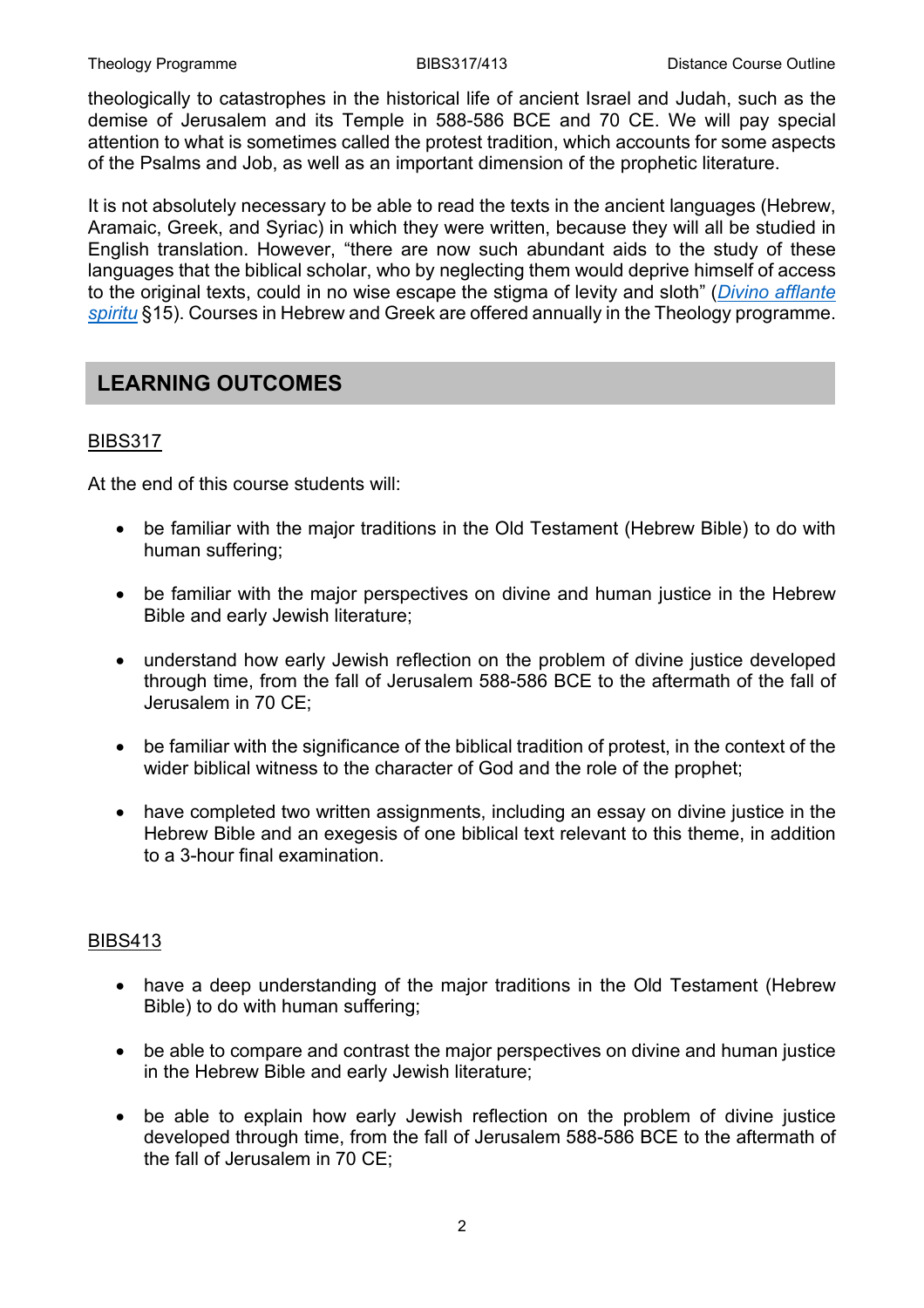- have come to understand the significance of the biblical tradition of protest, in the context of the wider biblical witness to the character of God and the role of the prophet, and be able to explain how it fits into the wider biblical tradition of response to human suffering;
- have completed three written assignments, including an essay on divine justice in the Hebrew Bible, an exegesis of one biblical text relevant to this theme, and a final assignment focusing on a specific text or tradition relating to divine justice and human suffering in the Hebrew Bible.

#### **COURSE STRUCTURE**

The course is divided into ten modules, which correspond to the modules given in the Study Guide for this paper. The Study Guide contains notes for you to read in preparation for, and additional readings to supplement, the material covered in the videoconferences and the teaching day. Please bring a Bible, in hard or electronic copy, to every class. The Theology Programme recommends the New Revised Standard Version (NRSV), but for papers in Old Testament (Hebrew Bible) the New Jewish Publication Society (NJPS) version, with the introductions, notes, and essays in the second edition of *The Jewish Study Bible*, is preferred.

#### **Videoconference 1**

*Wednesday March 2, 2022 (18.10-20.00) Module One Divine Justice in the Hebrew Bible The Problem of Evil in the Hebrew Bible Justice in Old Testament Theology Theodicy and Anti/Theodicy*

#### **Teaching Day**

|                     | Wednesday March 16, 2022 (via Zoom)                   |
|---------------------|-------------------------------------------------------|
| Module Two          | Theodicy in the Deuteronomistic History (10.00-10.50) |
| <b>Module Three</b> | Prophetic Intercession (11.00-11.50)                  |
| <b>Module Four</b>  | The Book of Jeremiah                                  |
|                     | Theodicy in Jeremiah (13.00-13.50)                    |
|                     | Anti/Theodicy in Jeremiah (14.00-14.50)               |

#### **Videoconference 2**

*Wednesday March 30, 2022 Module Five The Book of Ezekiel (18.10-20.00)*

#### **Videoconference 3**

*Wednesday April 13, 2022 Module Six The Book of Lamentations (18.10-20.00)*

#### **Videoconference 4**

*Wednesday May 4, 2022 Module Seven The Psalms of Lament (18.10-20.00)*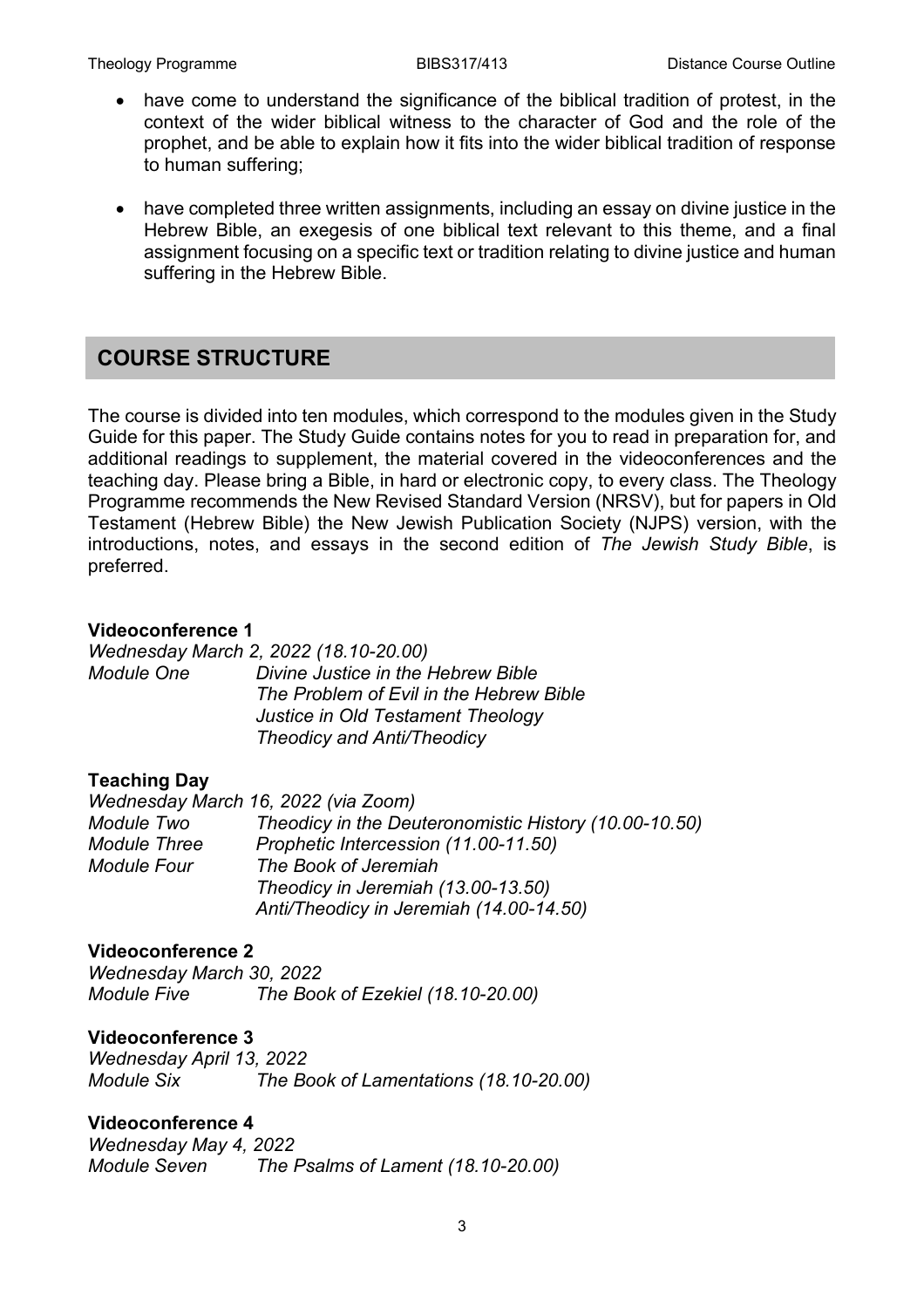**Videoconference 5** *Wednesday May 18, 2022 Ezra, Daniel, and Penitential Prayer (18.10-20.00)* 

**Videoconference 6** *Wednesday June 1 Module Ten The book of Job (18.10-20.00)*

#### **ASSESSMENT**

Essential information for the preparation of assignments can be found online on the departmental website: <http://www.otago.ac.nz/theology/study/studentresources/>

Assignments must be submitted online via the Assignments tab on Blackboard, where TurnItIn plagiarism detection software is used. You have the option of submitting a "draft" assignment to receive a plagiarism report, as well as a "final" assignment, which is the one that will be marked and uploaded to Blackboard (with a numerical mark, a letter grade, and detailed feedback from the lecturer). Please note that unless you are able to produce a medical certificate, extensions will not be granted, and a 5% penalty applies for each working day your assignment is late.

If you would like to discuss any of your assignments with the lecturer, please feel free to contact him at any time.

#### **BIBS317**

#### **Assignment 1 (Exegesis)**

| Value:             | 20%                     |
|--------------------|-------------------------|
| <b>Word limit:</b> | 1,500 words             |
| Due date:          | Thursday April 14, 2022 |

*In the context of this paper, an exegesis is an interpretation of a biblical text that pays attention to the meaning of the text in its ancient historical context, its literary genre, its place in the wider context of the book in which it appears, and its significance in the context of the biblical tradition as a whole.*

Write an exegesis of **one** of the following texts, with special reference to the themes of divine justice and human suffering:

(1) Psalm 77 (2) Genesis 18:16-33 (3) 2 Kings 22:14-20 (in the context of the Deuteronomistic History) (4) Jeremiah 20:7-18 (5) Ezekiel 14:12-23

#### **Assignment 2 (Essay)**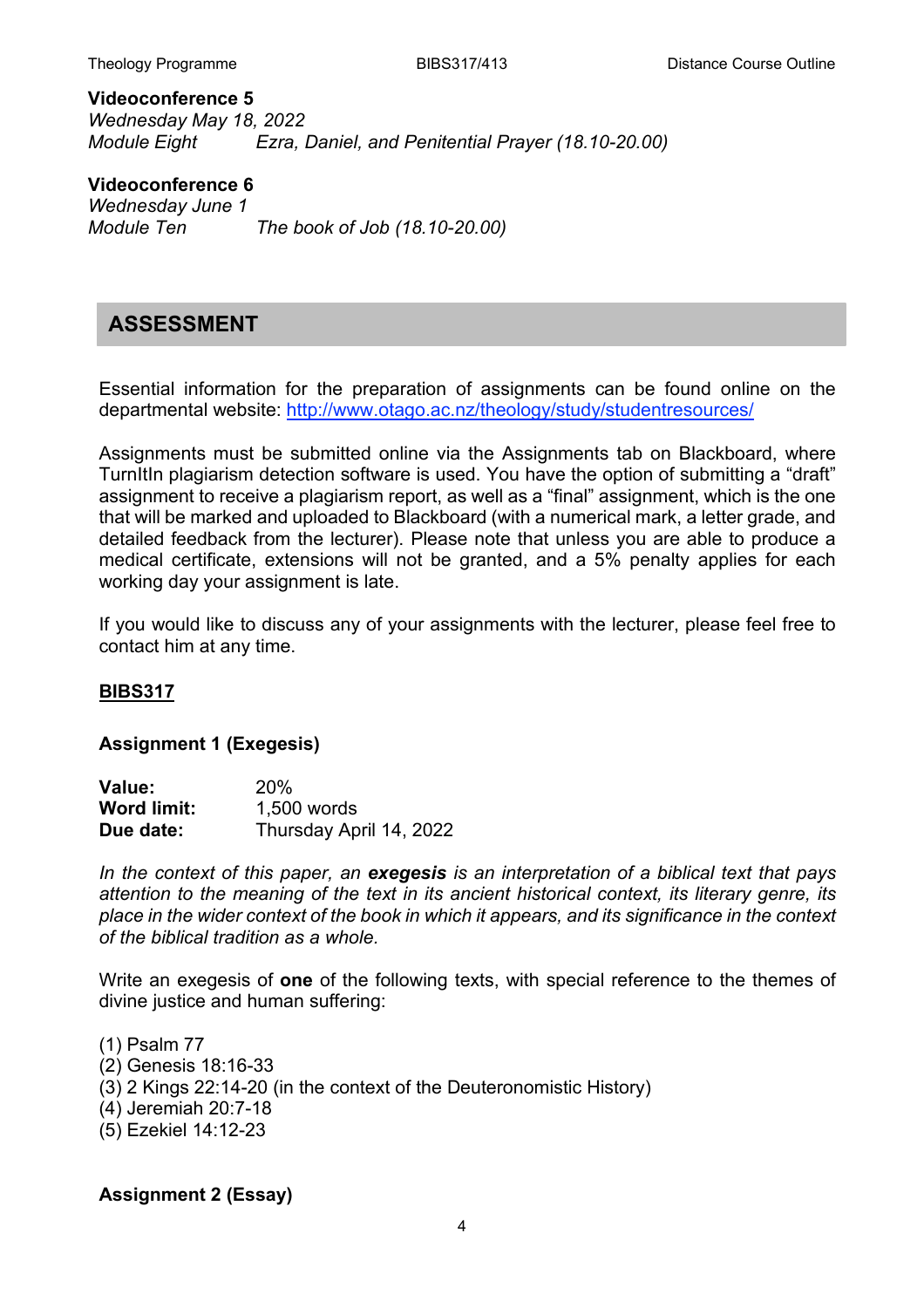| Value:             | 20%                        |
|--------------------|----------------------------|
| <b>Word limit:</b> | 1,500 words                |
| Due date:          | <b>Friday May 13, 2022</b> |

#### **Either**

With reference to specific texts from at least **two** biblical books, discuss the significance of the tradition of lament in the Old Testament (Hebrew Bible).

#### **Or**

With reference to specific examples from at least **two** biblical books, explain the role of the prophet in interceding for the people of Israel.

#### **Examination (BIBS 317 only)**

There will be a three-hour examination for this paper, worth 60% of the final mark. Distance students of BIBS317 will be able to take an unannotated hard copy of the NRSV into the examination with them (i.e., it should **not** be a study Bible, and must not have any personal notes). The venue for Distance exams is based on your Semester Address as provided in eVision, so please ensure this is kept up to date. All enquiries regarding exams should be directed to the Examinations Office [\(examinations@otago.ac.nz\)](mailto:examinations@otago.ac.nz)), not to the Theology programme.

\*\*\*\*\*\*\*

#### **BIBS413**

There are three internally assessed assignments for this paper, and no final examination.

#### **Assignment 1 (Exegesis)**

| Word limit: | 3,000 words             |  |
|-------------|-------------------------|--|
| Value:      | 30%                     |  |
| Due date:   | Thursday April 14, 2022 |  |

*In the context of this paper, an exegesis is an interpretation of a biblical text that pays*  attention to the meaning of the text in its ancient historical context, its literary genre, its *place in the wider context of the book in which it appears, and its significance in the context of the biblical tradition as a whole. You should pay close attention to any difficulties scholars have had in understanding the text, and suggest ways in which these difficulties might be resolved.*

Write an exegesis of **one** of the following texts, with special reference to the themes of divine justice and human suffering:

(1) 2 Samuel 24:1-25 (2) Jeremiah 7:1-8:3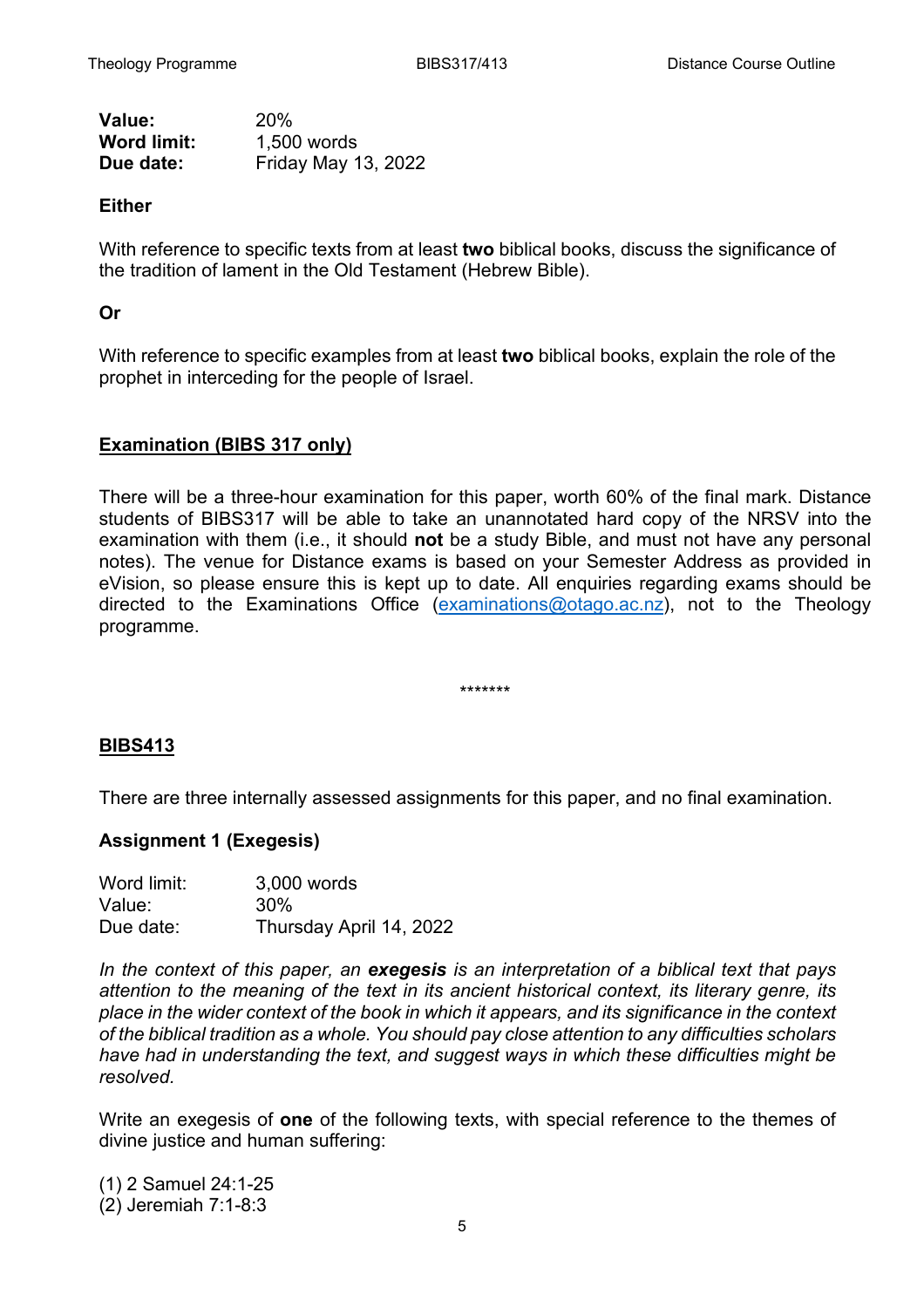(3) Jeremiah 15:1-21 (4) Ezekiel 18:1-32 (5) Lamentations 1:1-22

#### **Assignment 2 (Essay)**

| <b>Value:</b>      | 30%                        |
|--------------------|----------------------------|
| <b>Word limit:</b> | 3,000 words                |
| Due date:          | <b>Friday May 13, 2022</b> |

#### **Either**

With reference to specific texts from at least **three** biblical books, evaluate the significance of the tradition of lament in the Old Testament (Hebrew Bible).

#### **Or**

With reference to specific examples from at least **three** biblical books, evaluate the significance of the intercessory role of the prophet in ancient Israel.

#### **Assignment 3 (Extended Essay)**

This assignment is an extended essay, for which you will need to engage in detail with the biblical text and with a broad range of available scholarly literature, such as biblical commentaries, monographs, journal articles, and essays in edited volumes. You should search the available library databases for biblical commentaries, monographs, scholarly essays and articles, and other relevant works to support your discussion.

The final option for this assignment is specifically geared towards PGCertChap, PGDipChap, MChap, and PGDipMin students (though they may select one of the other options instead if they wish).

| <b>Value:</b>      | 40%                        |
|--------------------|----------------------------|
| <b>Word limit:</b> | 4,500 words                |
| Due date:          | <b>Friday May 27, 2022</b> |

#### **Either**

Compare and contrast the approach to divine justice and human suffering in the book of Job with at least **two** other books of the Old Testament (Hebrew Bible).

#### **Or**

Compare and contrast the approach to divine justice in Ezra 9:1-15 and Daniel 9:4-19 with **either** the psalms of lament **or** the book of Lamentations.

**Or**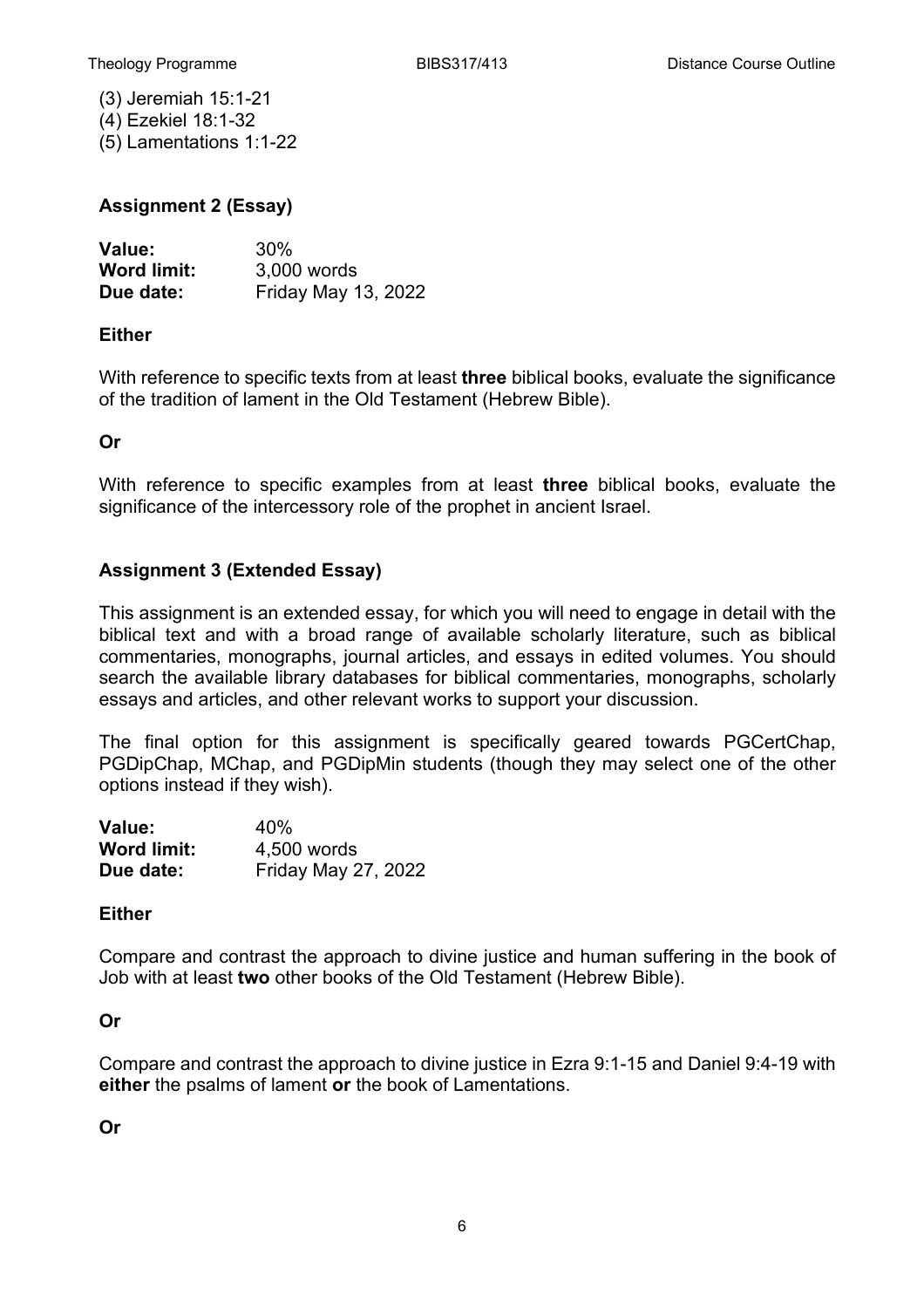Write an introduction to **either** *4 Ezra* **or** *2 Baruch*, and evaluate the contribution of the book to the development of the Jewish understanding of divine justice, with reference to earlier traditions found in the Old Testament (Hebrew Bible).

#### **Or**

[PGCertChap, PGDipChap, MChap, and PGDipMin students]

With reference to specific texts from the book of Psalms, the book of Job, and at least one other book, suggest ways in which one might draw upon the various perspectives on human suffering found in the Old Testament (Hebrew Bible) in the context of pastoral ministry.

#### **RESOURCES**

- Blackboard, the University's online learning tool;
- This Course Outline;
- eReserve, a resource for electronic readings, which you can access via Blackboard;
- The Department's "Study and Style Guide" which recommends students use the 17<sup>th</sup> edition of the Chicago citation style when writing essays. It is available online at <http://www.otago.ac.nz/theology/study/studentresources/>
- The website "Information and Support for Distance Students": [https://www.otago.ac.nz/distance/current/otago697137.html.](https://www.otago.ac.nz/distance/current/otago697137.html)

**Please Note:** You **must have access to Blackboard and your University email address** in order to complete this paper. You will receive access once your enrolment is complete. Communications from your lecturer regarding teaching matters will be provided only through Blackboard and your University email address, as outlined in the University's Student Communications Policy, so you must check these emails regularly. eVision will also send important messages through your University email. If you have any concerns about your access to Blackboard or to other course resources, please contact the lecturer or administrative staff immediately so that these can be resolved.

#### **ESSENTIAL READING**

Students **must** have access to a copy of the following, to which constant reference will be made throughout the course:

**A Bible**. The New Revised Standard Version (NRSV) with Apocryphal/Deuterocanonical books (London: Collins, 1989) is recommended by the Department, but for the purposes of this paper we will be mainly using the following extensively annotated Study Bible, based on the New Jewish Publication Society translation of the Tanakh. The [Otago University](https://www.otago.ac.nz/library/index.html)  [Library](https://www.otago.ac.nz/library/index.html) [\(https://www.otago.ac.nz/library/index.html\)](https://www.otago.ac.nz/library/index.html) has electronic access:

Berlin, Adele, Marc Zvi Brettler, and Michael Fishbane, eds. *The Jewish Study Bible*. 2nd ed. Oxford: Oxford University Press, 2014.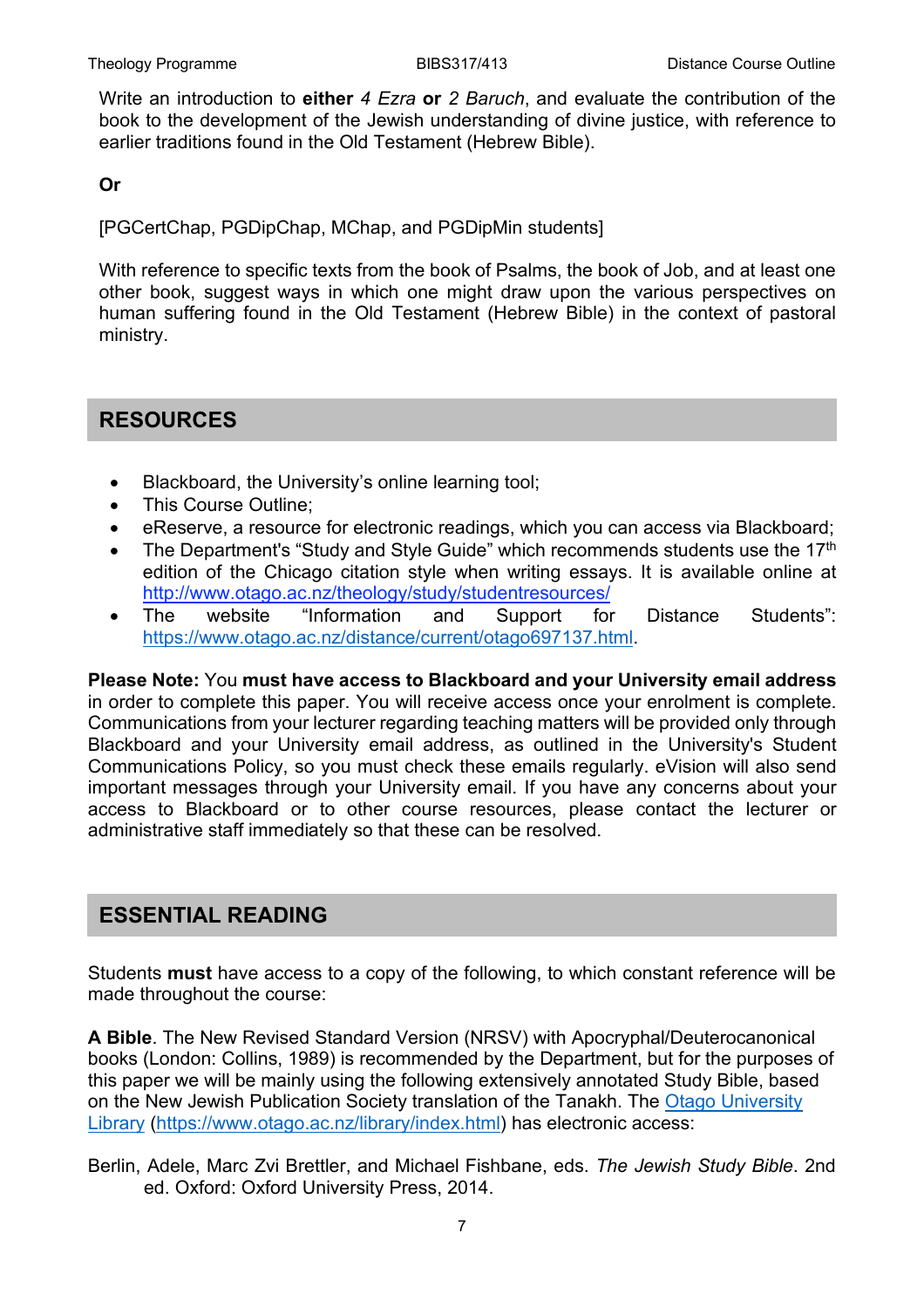The Otago University Library also has electronic access to the following, which is an extensively annotated Study Bible based on the NRSV (we will be looking at parts of *2 Esdras* in this paper):

Coogan, Michael D., Marc Zvi Brettler, Carol A. Newsom, and Pheme Perkins, eds. *The New Oxford Annotated Bible with the Apocrypha*. 5th ed. Oxford: Oxford University Press, 2018.

The following, to which the Otago University Library has electronic access, is a good, basic introduction to the themes and texts we will be covering in this paper, and would be a very useful book to start with:

Crenshaw, James L. *Defending God: Biblical Responses to the Problem of Evil*. Oxford: Oxford University Press, 2005.

There is a Study Guide for this paper, divided into ten modules that cover all the material in the Videoconferences and Teaching Day (for distance students) and the Lectures (for campus students). This can be accessed via Blackboard. It is keyed to readings available on eReserve, to which there is a link on Blackboard, and which contains a large number of additional readings to support and extend your learning. You do not need to read everything available on eReserve, but you should use the available readings to prepare for your assignments and the examination.

#### **VIDEOCONFERENCES**

Interactive videoconferences enable immediate response from the teacher and other students. They are an excellent forum for discussing the issues raised and for clarifying any problems you may encounter as you work through the material. For the method to be successful, it is essential that everyone participates fully. Videoconferences are not lectures, where the teacher delivers a monologue, nor are they a dialogue with one person in the group. They are intended to involve you in careful listening and active participation.

#### **How should students prepare for each videoconference?**

An interchange of views and reactions to the study material is an important aspect of each videoconference. Each participant brings a unique combination of prior experience, study and theological perspective to the sessions, and each participant is a resource for the group as a whole. In this kind of learning situation it is important that students prepare well, not only to engage meaningfully with the study material, but also to be ready to state and support their own viewpoints in dialogue with the whole group. A briefing about the next videoconference, and any reading that needs to be done, will be circulated by email the previous week. The most important thing is to ensure that you have read the biblical texts specified in the "Course Structure" section of the Course Outline, above, ideally with the accompanying notes in either *The Jewish Study Bible* or *The New Oxford Annotated Bible*.

#### **Accessing the Videoconferences**

Attending videoconferences is a requirement of taking this paper. If you are obliged by circumstances beyond your control to miss one, you may find a recording of the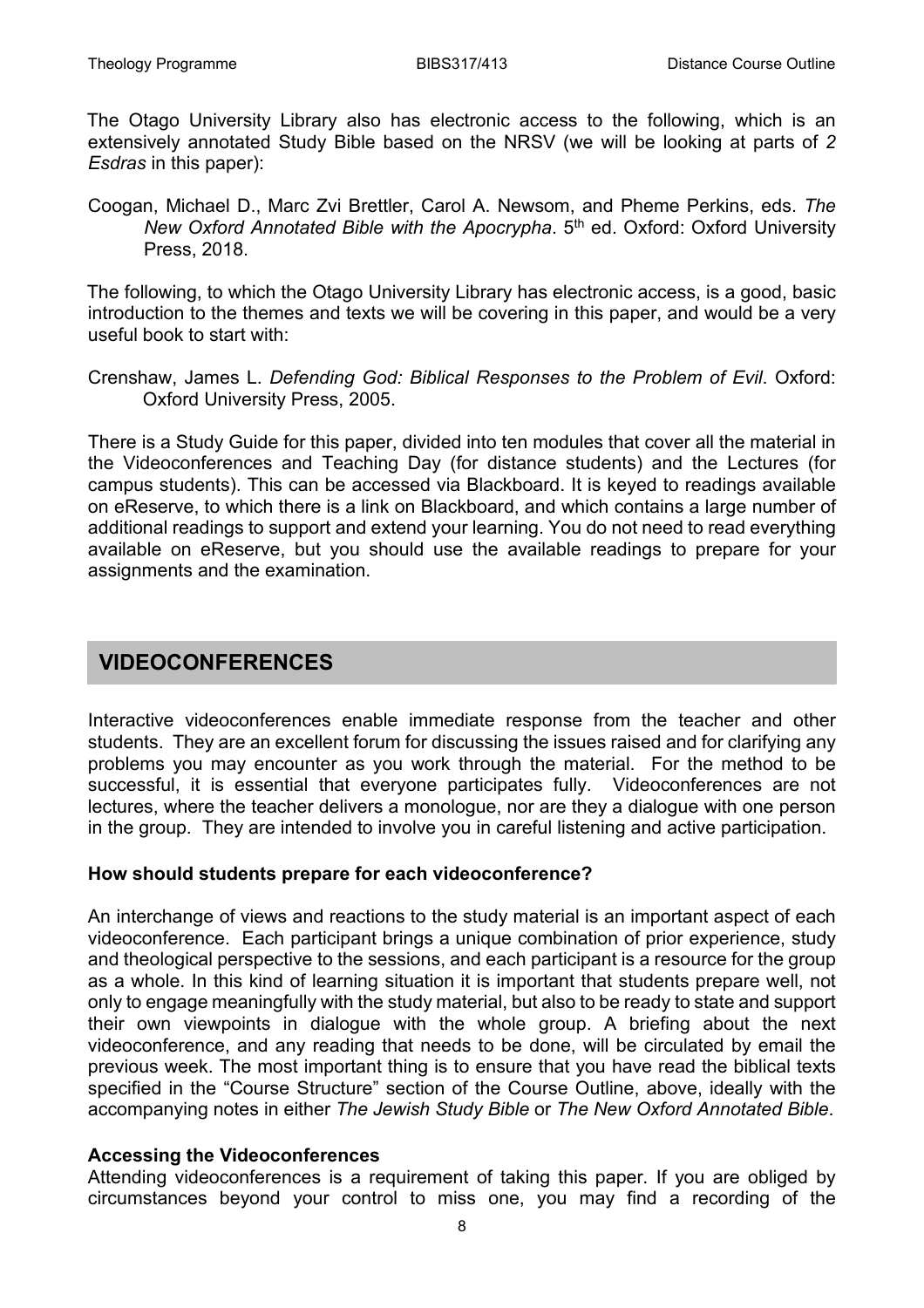videoconference on Blackboard, under the "Zoom Videoconferences" tab. Here you will also find instructions on using Zoom and the URL that you need to join the sessions.

If you have any problems using Zoom, please call the ITS HelpDesk, using one of the contact numbers given on Blackboard.

| <b>SESSION</b> | <b>DATE</b> | TIME               |
|----------------|-------------|--------------------|
|                | March 2     | 6:10 pm $-8:00$ pm |
| 2              | March 30    | 6:10 pm $-8:00$ pm |
| 3              | April 13    | 6:10 pm $-8:00$ pm |
| 4              | May 4       | 6:10 pm $-8:00$ pm |
| 5              | May 18      | 6:10 pm $-8:00$ pm |
| 6              | June 1      | 6:10 pm $-8:00$ pm |

Videoconference sessions will be held on **Wednesday evenings** as below: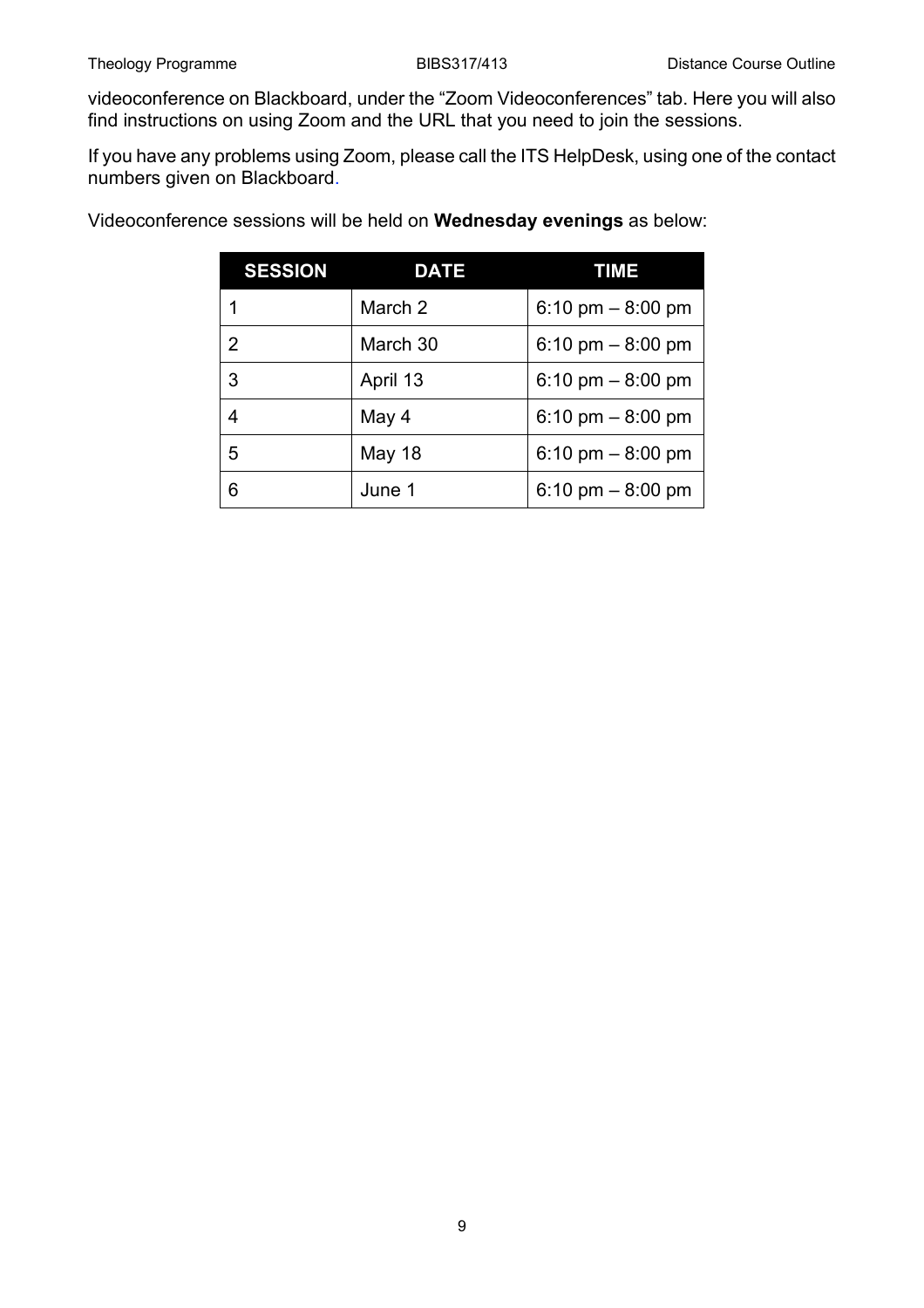#### **REFERENCING SYSTEM**

For writing your assignments, the Theology Programme requires that you use the 17<sup>th</sup> edition of the Chicago Style Guide, which is the norm for many academic journals in the Humanities and is often recommended for theses in the humanities. It is available online via the university library catalogue. The Department has prepared a Study and Style Guide, which outlines the essential elements of Chicago Style and offers other advice on essay presentation. You may find it via the Theology Programme's "Essential Student Information" page:<http://www.otago.ac.nz/theology/study/studentresources/>

#### **SUBMITTING WRITTEN WORK**

All assignments are to be be submitted **electronically** via the "Assignment" feature on Blackboard by **midnight** on the due dates notified. Please do not submit paper copies. For full instructions about how to submit assignments electronically via Blackboard as well as other important information on plagiarism, grading, and deadlines, please see the ["Essential](https://www.otago.ac.nz/theology/study/studentresources/)  [Student Information"](https://www.otago.ac.nz/theology/study/studentresources/) web page on the Theology programme website.

#### **ACADEMIC INTEGRITY**

Academic integrity means being honest in your studying and assessments. It is the basis for ethical decision-making and behaviour in an academic context. Academic integrity is informed by the values of honesty, trust, responsibility, fairness, respect, and courage. Students are expected to be aware of, and act in accordance with, the University's Academic Integrity Policy.

Academic misconduct, such as plagiarism or cheating, is a breach of Academic Integrity and is taken very seriously by the University. Types of misconduct include plagiarism, copying, unauthorised collaboration, taking unauthorised material into a test or exam, impersonation, and assisting someone else's misconduct. A more extensive list of the types of academic misconduct and associated processes and penalties is available in the University's Student Academic Misconduct Procedures.

It is your responsibility to be aware of and use acceptable academic practices when completing your assessments. To access the information in the Academic Integrity Policy and learn more, please visit the University's Academic Integrity website at [www.otago.ac.nz/study/academicintegrity](http://www.otago.ac.nz/study/academicintegrity) or ask at the Student Learning Centre or Library. If you have any questions, ask your lecturer.

> <http://www.otago.ac.nz/administration/policies/otago116838.html> <http://www.otago.ac.nz/administration/policies/otago116850.html>